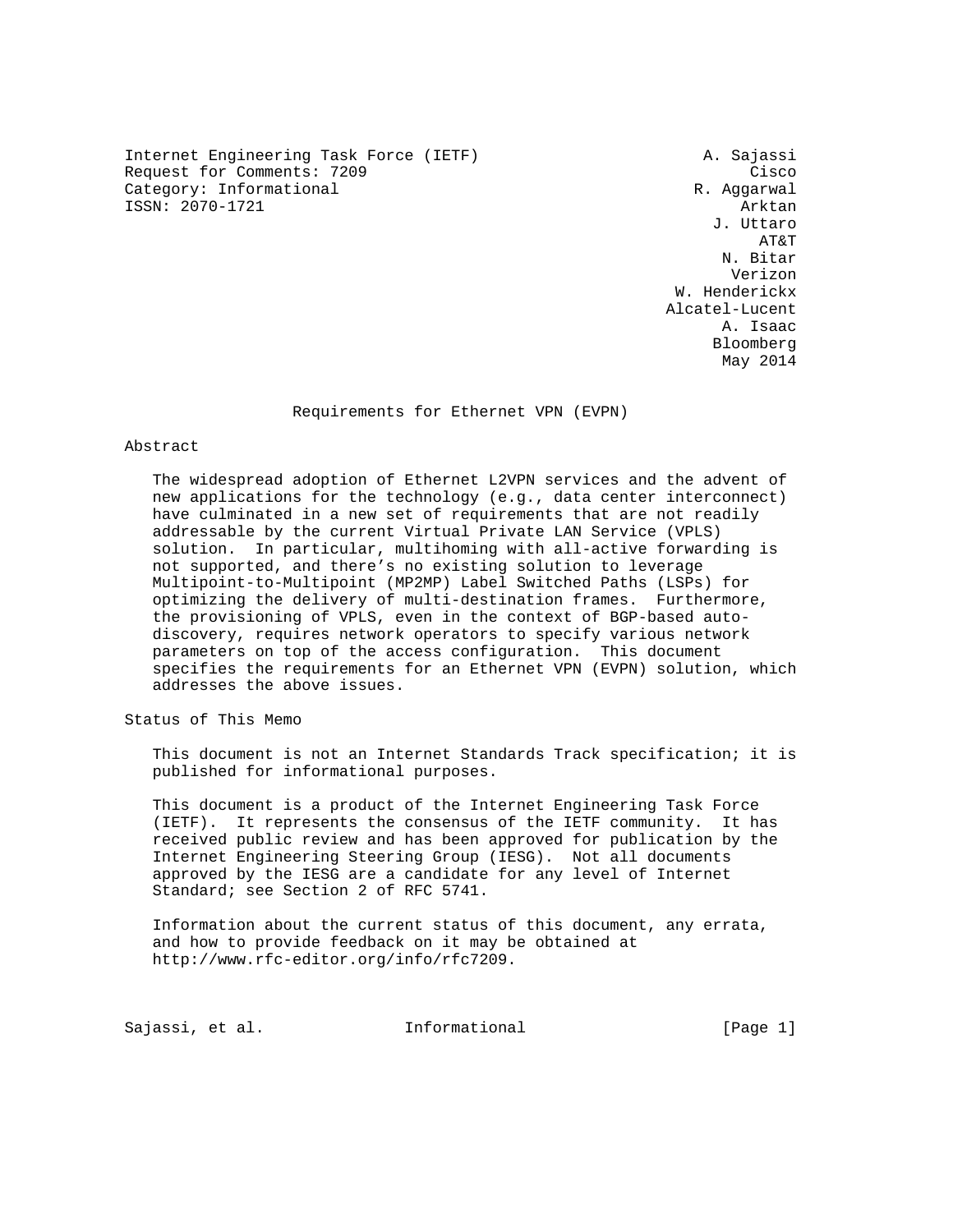# Copyright Notice

 Copyright (c) 2014 IETF Trust and the persons identified as the document authors. All rights reserved.

 This document is subject to BCP 78 and the IETF Trust's Legal Provisions Relating to IETF Documents

 (http://trustee.ietf.org/license-info) in effect on the date of publication of this document. Please review these documents carefully, as they describe your rights and restrictions with respect to this document. Code Components extracted from this document must include Simplified BSD License text as described in Section 4.e of the Trust Legal Provisions and are provided without warranty as described in the Simplified BSD License.

### Table of Contents

| 2.               |                                                        |
|------------------|--------------------------------------------------------|
| $\overline{3}$ . |                                                        |
|                  |                                                        |
|                  |                                                        |
|                  |                                                        |
|                  |                                                        |
|                  |                                                        |
|                  | 4.5. Support for Flexible Redundancy Grouping  8       |
|                  |                                                        |
|                  |                                                        |
| б.               |                                                        |
|                  | New Service Interface Requirements 10                  |
| 8.               |                                                        |
| 9.               |                                                        |
|                  | 10. Supporting Flexible VPN Topologies and Policies 12 |
|                  |                                                        |
|                  |                                                        |
| 13.              |                                                        |
|                  |                                                        |
|                  |                                                        |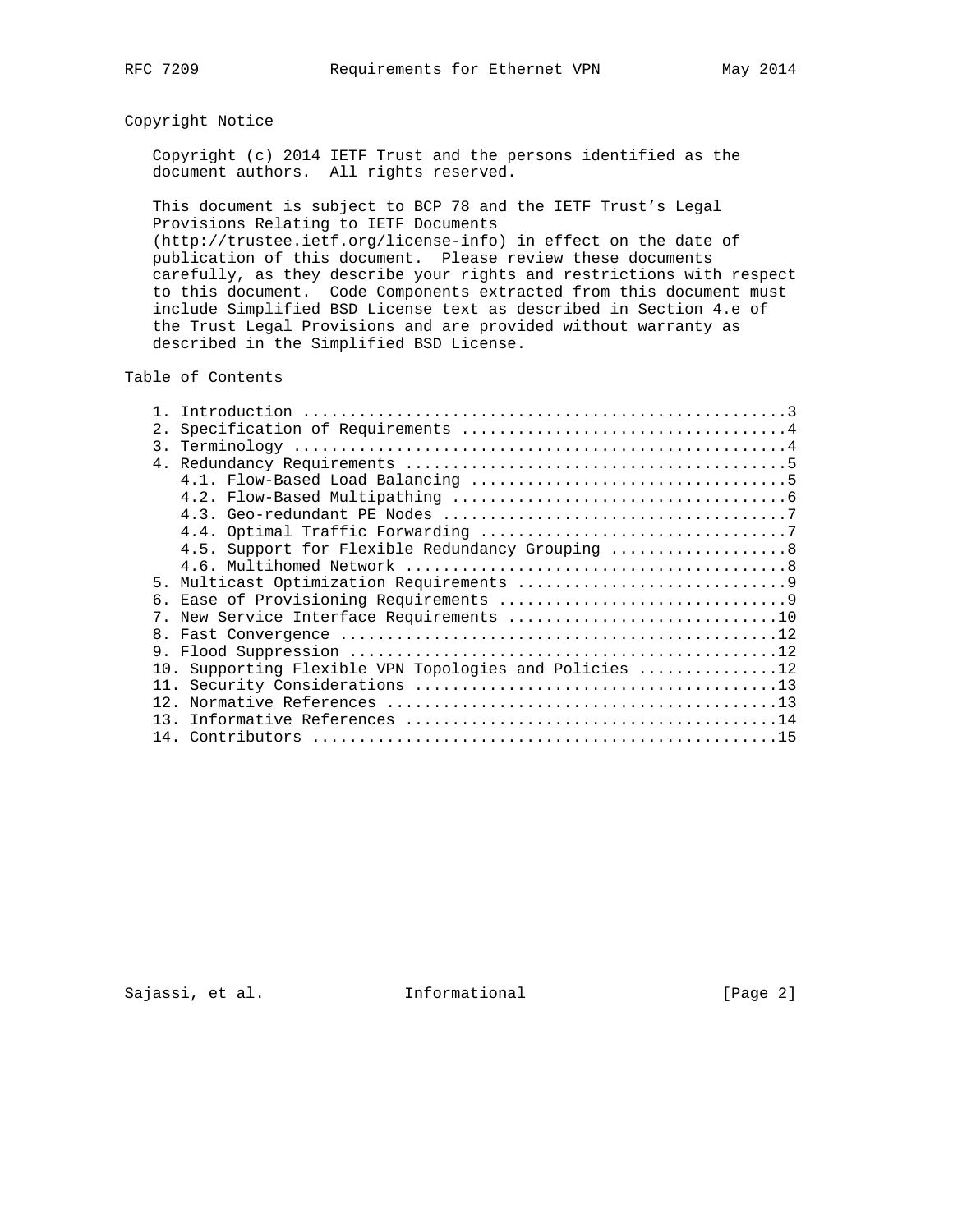## 1. Introduction

 Virtual Private LAN Service (VPLS), as defined in [RFC4664], [RFC4761], and [RFC4762], is a proven and widely deployed technology. However, the existing solution has a number of limitations when it comes to redundancy, multicast optimization, and provisioning simplicity. Furthermore, new applications are driving several new requirements for other L2VPN services such as Ethernet Tree (E-Tree) and Virtual Private Wire Service (VPWS).

 In the area of multihoming, current VPLS can only support multihoming with the single-active redundancy mode (defined in Section 3), for example, as described in [VPLS-BGP-MH]. Flexible multihoming with all-active redundancy mode (defined in Section 3) cannot be supported by the current VPLS solution.

 In the area of multicast optimization, [RFC7117] describes how multicast LSPs can be used in conjunction with VPLS. However, this solution is limited to Point-to-Multipoint (P2MP) LSPs, as there's no defined solution for leveraging Multipoint-to-Multipoint (MP2MP) LSPs with VPLS.

 In the area of provisioning simplicity, current VPLS does offer a mechanism for single-sided provisioning by relying on BGP-based service auto-discovery [RFC4761] [RFC6074]. This, however, still requires the operator to configure a number of network-side parameters on top of the access-side Ethernet configuration.

 In the area of data-center interconnect, applications are driving the need for new service interface types that are a hybrid combination of VLAN bundling and VLAN-based service interfaces. These are referred to as "VLAN-aware bundling" service interfaces.

 Virtualization applications are also fueling an increase in the volume of MAC (Media Access Control) addresses that are to be handled by the network; this gives rise to the requirement for having the network reconvergence upon failure be independent of the number of MAC addresses learned by the Provider Edge (PE).

 There are requirements for minimizing the amount of flooding of multi-destination frames and localizing the flooding to the confines of a given site.

 There are also requirements for supporting flexible VPN topologies and policies beyond those currently covered by VPLS and Hierarchical VPLS (H-VPLS).

Sajassi, et al. 10 Informational 1999 [Page 3]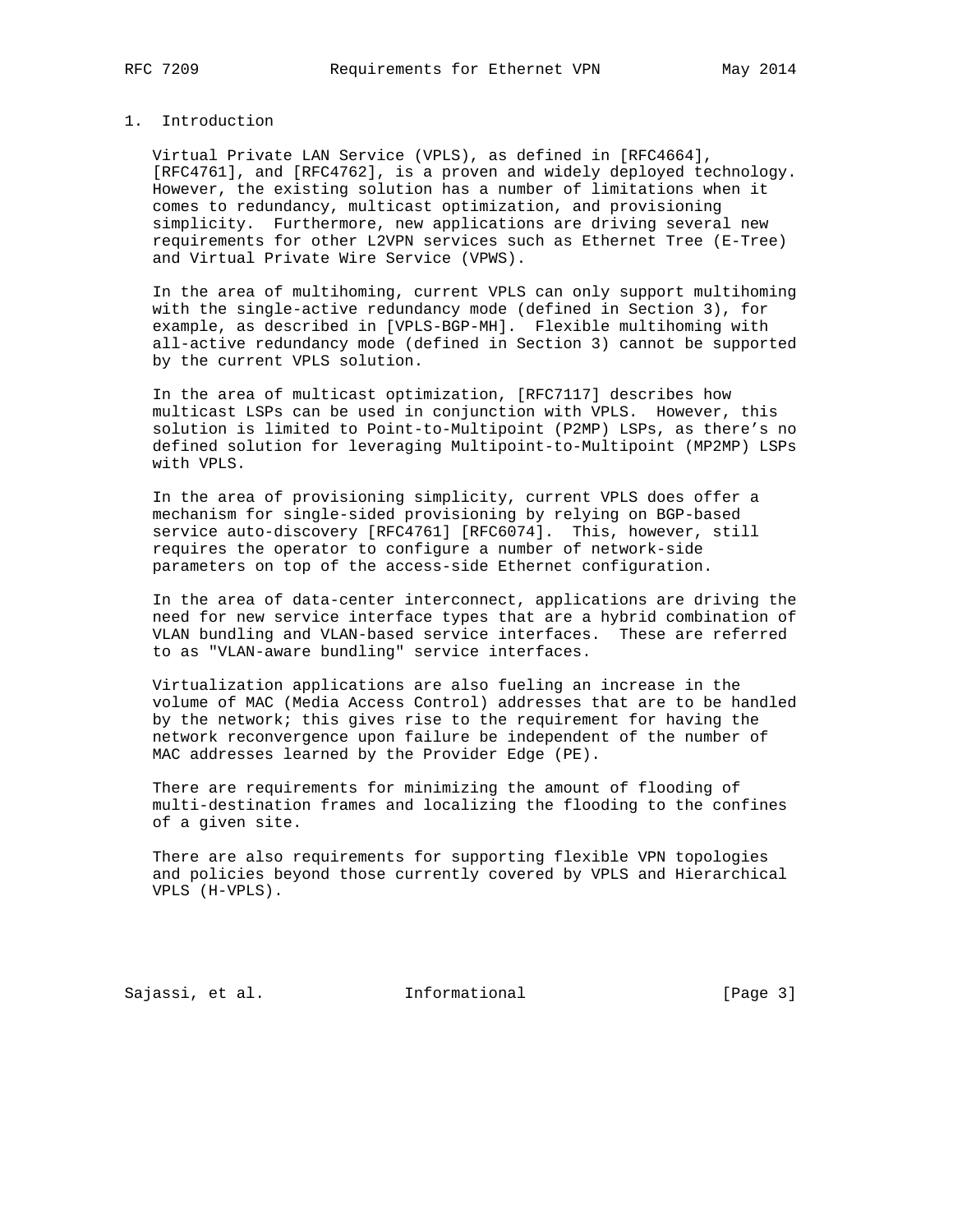The focus of this document is on defining the requirements for a new solution, namely, Ethernet VPN (EVPN), which addresses the above issues.

 Section 4 discusses the redundancy requirements. Section 5 describes the multicast optimization requirements. Section 6 articulates the ease of provisioning requirements. Section 7 focuses on the new service interface requirements. Section 8 highlights the fast convergence requirements. Section 9 describes the flood suppression requirement, and finally Section 10 discusses the requirements for supporting flexible VPN topologies and policies.

2. Specification of Requirements

 The key words "MUST", "MUST NOT", "REQUIRED", "SHALL", "SHALL NOT", "SHOULD", "SHOULD NOT", "RECOMMENDED", "MAY", and "OPTIONAL" in this document are to be interpreted as described in [RFC2119].

 This document is not a protocol specification and the key words in this document are used for clarity and emphasis of requirements language.

3. Terminology

AS: Autonomous System

CE: Customer Edge

E-Tree: Ethernet Tree

MAC address: Media Access Control address - referred to as MAC

LSP: Label Switched Path

PE: Provider Edge

MP2MP: Multipoint to Multipoint

VPLS: Virtual Private LAN Service

 Single-Active Redundancy Mode: When a device or a network is multihomed to a group of two or more PEs and when only a single PE in such a redundancy group can forward traffic to/from the multihomed device or network for a given VLAN, such multihoming is referred to as "Single-Active".

Sajassi, et al. 1nformational 1996 [Page 4]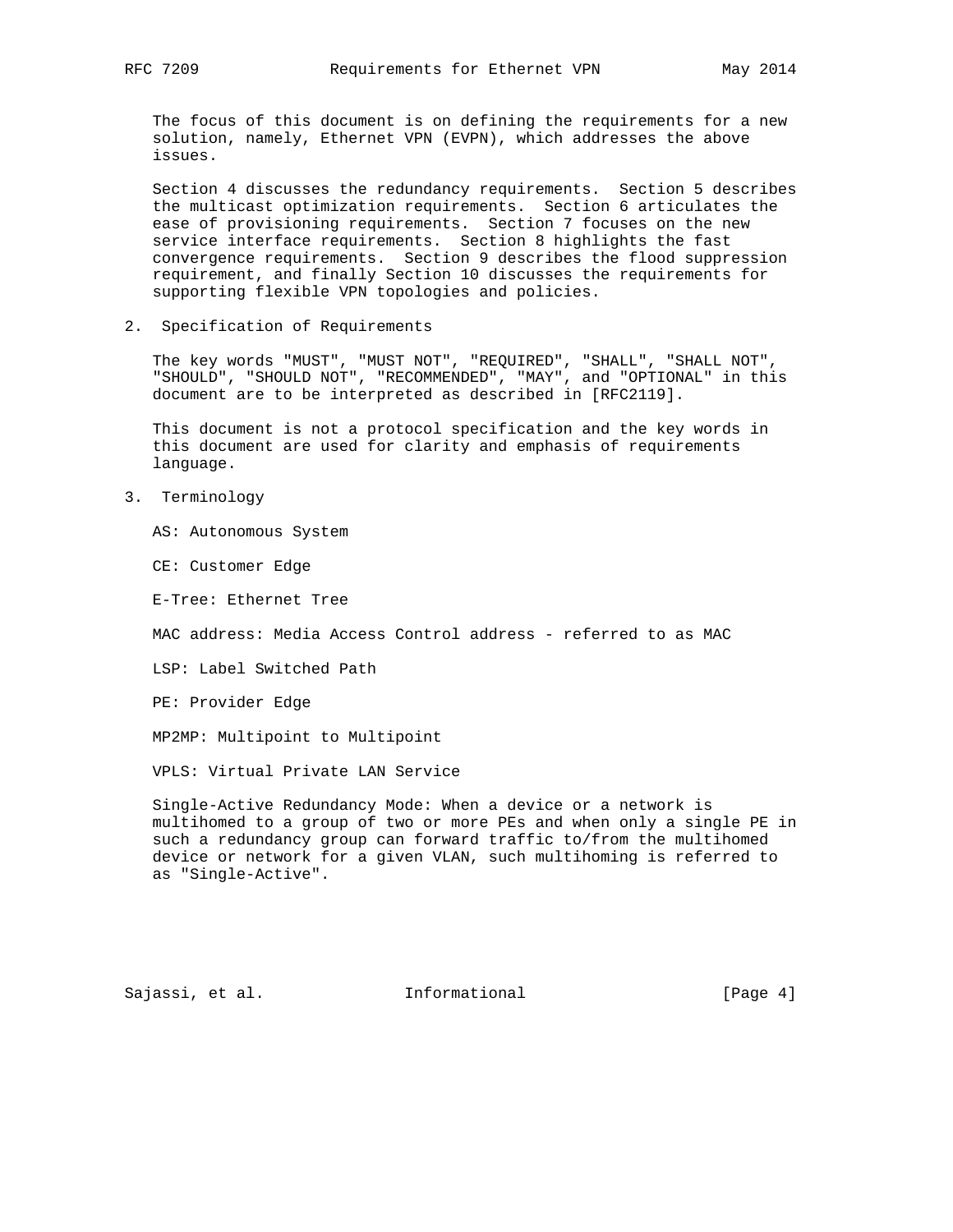All-Active Redundancy Mode: When a device is multihomed to a group of two or more PEs and when all PEs in such redundancy group can forward traffic to/from the multihomed device or network for a given VLAN, such multihoming is referred to as "All-Active".

- 4. Redundancy Requirements
- 4.1. Flow-Based Load Balancing

 A common mechanism for multihoming a CE node to a set of PE nodes involves leveraging multi-chassis Ethernet link aggregation groups (LAGs) based on [802.1AX]. [PWE3-ICCP] describes one such scheme. In Ethernet link aggregation, the load-balancing algorithms by which a CE distributes traffic over the Attachment Circuits connecting to the PEs are quite flexible. The only requirement is for the algorithm to ensure in-order frame delivery for a given traffic flow. In typical implementations, these algorithms involve selecting an outbound link within the bundle based on a hash function that identifies a flow based on one or more of the following fields:

 i. Layer 2: Source MAC Address, Destination MAC Address, VLAN ii. Layer 3: Source IP Address, Destination IP Address iii. Layer 4: UDP or TCP Source Port, Destination Port

 A key point to note here is that [802.1AX] does not define a standard load-balancing algorithm for Ethernet bundles, and, as such, different implementations behave differently. As a matter of fact, a bundle operates correctly even in the presence of asymmetric load balancing over the links. This being the case, the first requirement for all-active multihoming is the ability to accommodate flexible flow-based load balancing from the CE node based on L2, L3, and/or L4 header fields.

- (R1a) A solution MUST be capable of supporting flexible flow-based load balancing from the CE as described above.
- (R1b) A solution MUST also be able to support flow-based load balancing of traffic destined to the CE, even when the CE is connected to more than one PE. Thus, the solution MUST be able to exercise multiple links connected to the CE, irrespective of the number of PEs that the CE is connected to.

 It should be noted that when a CE is multihomed to several PEs, there could be multiple Equal-Cost Multipath (ECMP) paths from each remote PE to each multihoming PE. Furthermore, for an all-active multihomed CE, a remote PE can choose any of the multihoming PEs for sending

Sajassi, et al. 10 mm informational [Page 5]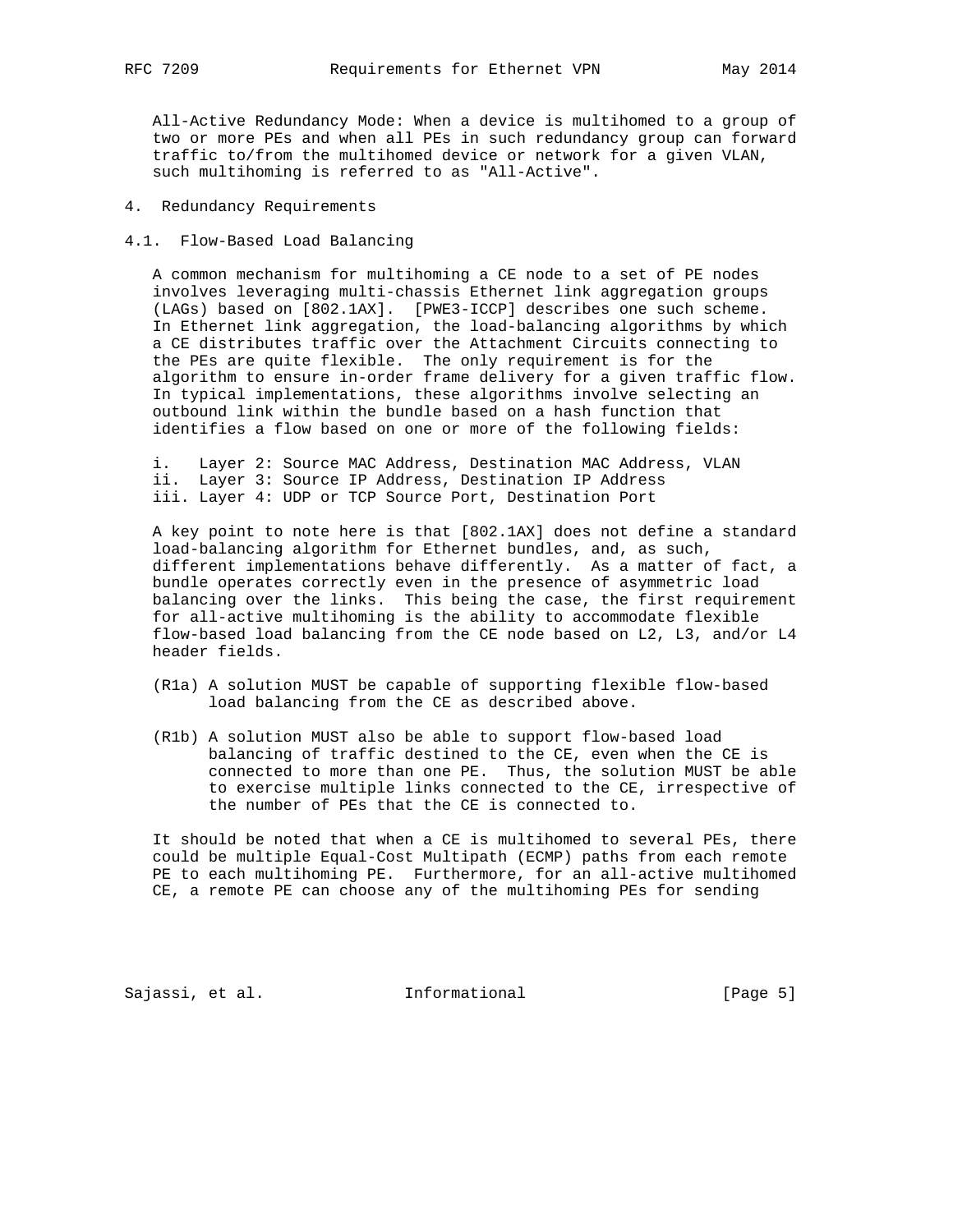traffic destined to the multihomed CE. Therefore, when a solution supports all-active multihoming, it MUST exercise as many of these paths as possible for traffic destined to a multihomed CE.

- (R1c) A solution SHOULD support flow-based load balancing among PEs that are members of a redundancy group spanning multiple Autonomous Systems.
- 4.2. Flow-Based Multipathing

 Any solution that meets the all-active redundancy mode (e.g., flow based load balancing) described in Section 4.1, also needs to exercise multiple paths between a given pair of PEs. For instance, if there are two or more LSPs between a remote PE and a pair of PEs in an all-active redundancy group, then the solution needs to be capable of load balancing traffic among those LSPs on a per-flow basis for traffic destined to the PEs in the redundancy group. Furthermore, if there are two or more ECMP paths between a remote PE and one of the PEs in the redundancy group, then the solution needs to leverage all the equal-cost LSPs. For the latter, the solution can also leverage the load-balancing capabilities based on entropy labels [RFC6790].

- (R2a) A solution MUST be able to exercise all LSPs between a remote PE and all the PEs in the redundancy group with all-active multihoming.
- (R2b) A solution MUST be able to exercise all ECMP paths between a remote PE and any of the PEs in the redundancy group with all active multihoming.

 For example, consider a scenario in which CE1 is multihomed to PE1 and PE2, and CE2 is multihomed to PE3 and PE4 running in all-active redundancy mode. Furthermore, consider that there exist three ECMP paths between any of the CE1's and CE2's multihomed PEs. Traffic from CE1 to CE2 can be forwarded on twelve different paths over the MPLS/IP core as follows: CE1 load balances traffic to both PE1 and PE2. Each of PE1 and PE2 have three ECMP paths to PE3 and PE4 for a total of twelve paths. Finally, when traffic arrives at PE3 and PE4, it gets forwarded to CE2 over the Ethernet channel (aka link bundle).

 It is worth pointing out that flow-based multipathing complements flow-based load balancing described in the previous section.

Sajassi, et al. 1nformational 1999 [Page 6]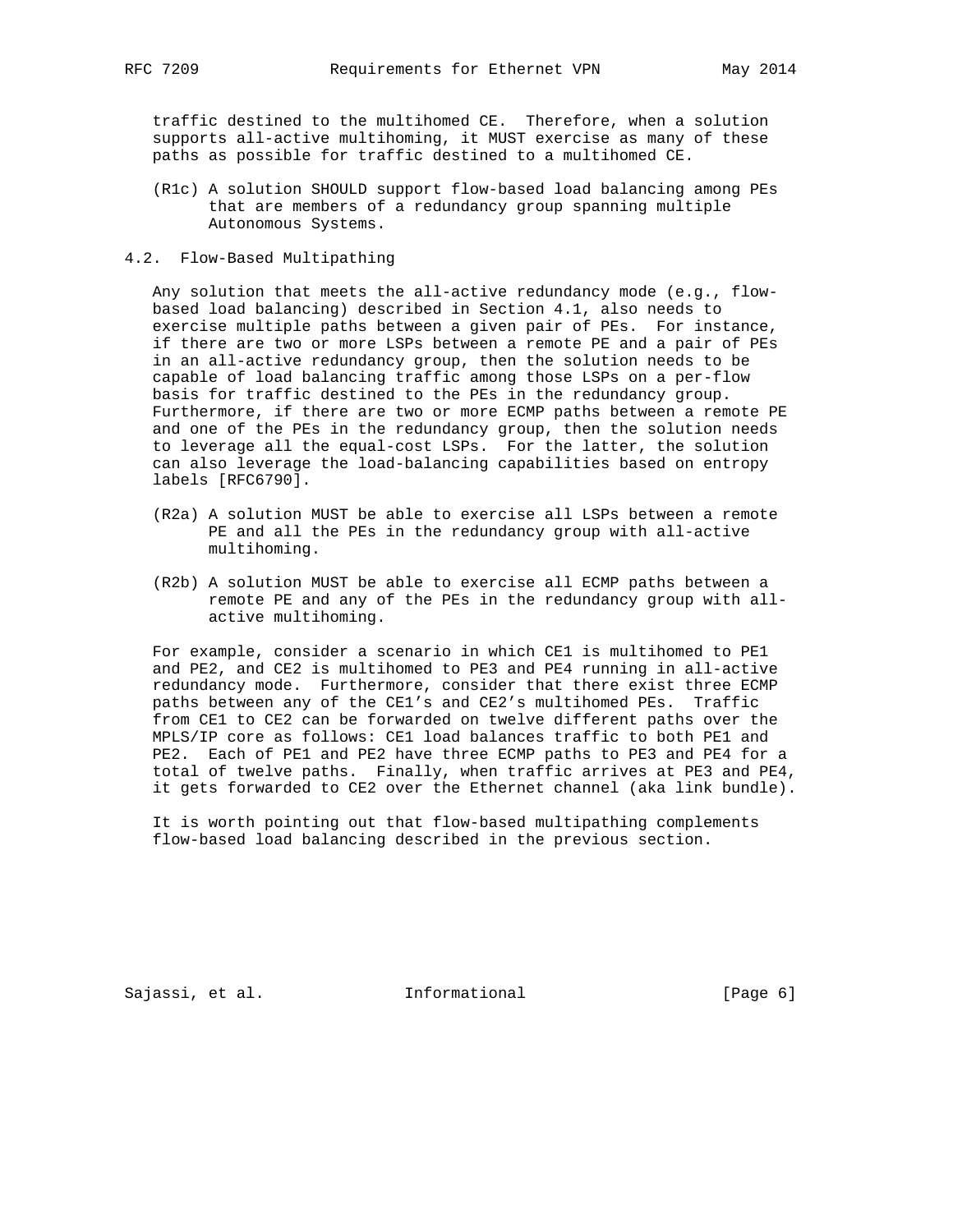## 4.3. Geo-redundant PE Nodes

 The PE nodes offering multihomed connectivity to a CE or access network may be situated in the same physical location (co-located), or may be spread geographically (e.g., in different Central Offices (COs) or Points of Presence (POPs)). The latter is needed when offering a geo-redundant solution that ensures business continuity for critical applications in the case of power outages, natural disasters, etc. An all-active multihoming mechanism needs to support both co-located as well as geo-redundant PE placement. The latter scenario often means that requiring a dedicated link between the PEs, for the operation of the multihoming mechanism, is not appealing from a cost standpoint. Furthermore, the IGP cost from remote PEs to the pair of PEs in the dual-homed setup cannot be assumed to be the same when those latter PEs are geo-redundant.

- (R3a) A solution MUST support all-active multihoming without the need for a dedicated control/data link among the PEs in the multihomed group.
- (R3b) A solution MUST support different IGP costs from a remote PE to each of the PEs in a multihomed group.
- (R3c) A solution MUST support multihoming across different IGP domains within the same Autonomous System.
- (R3d) A solution SHOULD support multihoming across multiple Autonomous Systems.
- 4.4. Optimal Traffic Forwarding

 In a typical network, when considering a designated pair of PEs, it is common to find both single-homed as well as multihomed CEs being connected to those PEs.

- (R4) An all-active multihoming solution SHOULD support optimal forwarding of unicast traffic for all the following scenarios. By "optimal forwarding", we mean that traffic will not be forwarded between PE devices that are members of a multihomed group unless the destination CE is attached to one of the multihoming PEs.
	- i. single-homed CE to multihomed CE
	- ii. multihomed CE to single-homed CE
	- iii. multihomed CE to multihomed CE

 This is especially important in the case of geo-redundant PEs, where having traffic forwarded from one PE to another within the same

Sajassi, et al. 100 mm informational [Page 7]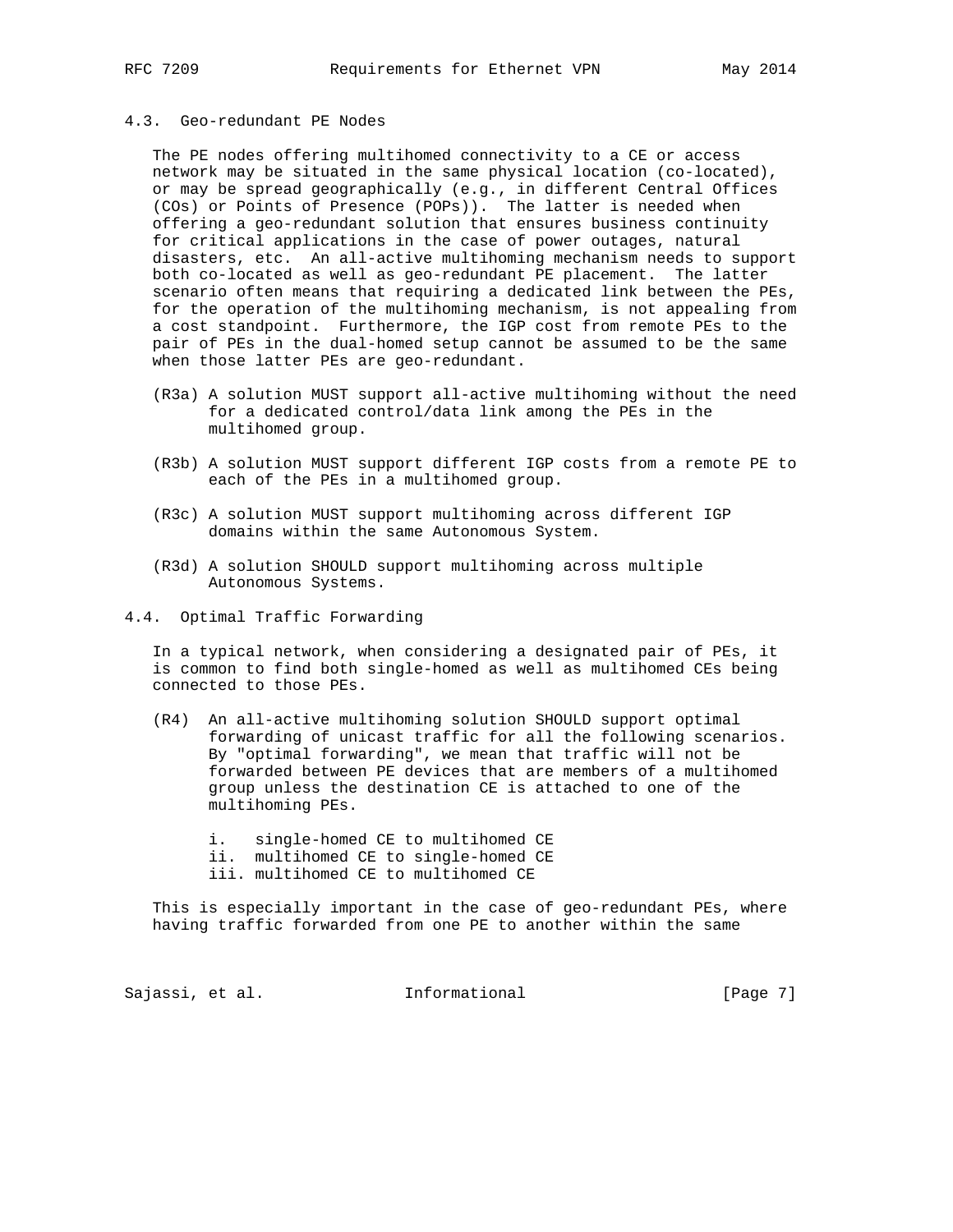multihomed group introduces additional latency, on top of the inefficient use of the PE node's and core nodes' switching capacity. A multihomed group (also known as a multi-chassis LAG) is a group of PEs supporting a multihomed CE.

### 4.5. Support for Flexible Redundancy Grouping

 (R5) In order to support flexible redundancy grouping, the multihoming mechanism SHOULD allow arbitrary grouping of PE nodes into redundancy groups where each redundancy group represents all multihomed devices/networks that share the same group of PEs.

 This is best explained with an example: consider three PE nodes -- PE1, PE2, and PE3. The multihoming mechanism MUST allow a given PE, say, PE1, to be part of multiple redundancy groups concurrently. For example, there can be a group (PE1, PE2), a group (PE1, PE3), and another group (PE2, PE3) where CEs could be multihomed to any one of these three redundancy groups.

### 4.6. Multihomed Network

 There are applications that require an Ethernet network, rather than a single device, to be multihomed to a group of PEs. The Ethernet network would typically run a resiliency mechanism such as Multiple Spanning Tree Protocol [802.1Q] or Ethernet Ring Protection Switching [G.8032]. The PEs may or may not participate in the control protocol of the Ethernet network. For a multihomed network running [802.1Q] or [G.8032], these protocols require that each VLAN to be active only on one of the multihomed links.

- (R6a) A solution MUST support multihomed network connectivity with single-active redundancy mode where all VLANs are active on one PE.
- (R6b) A solution MUST also support multihomed networks with single active redundancy mode where disjoint VLAN sets are active on disparate PEs.
- (R6c) A solution SHOULD support single-active redundancy mode among PEs that are members of a redundancy group spanning multiple ASes.
- (R6d) A solution MAY support all-active redundancy mode for a multihomed network with MAC-based load balancing (i.e., different MAC addresses on a VLAN are reachable via different PEs).

Sajassi, et al. 10 Informational 1999 [Page 8]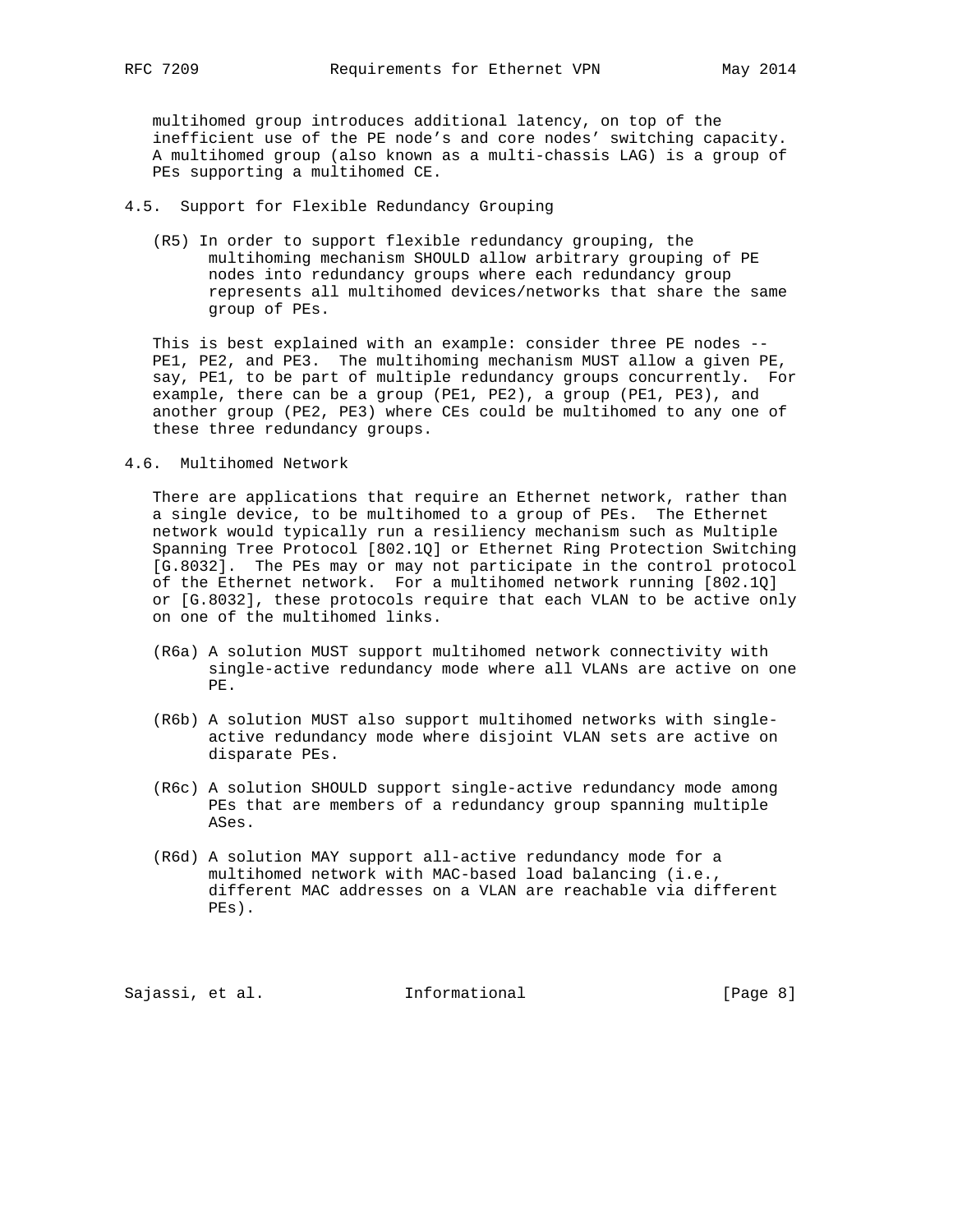- 
- 5. Multicast Optimization Requirements

 There are environments where the use of MP2MP LSPs may be desirable for optimizing multicast, broadcast, and unknown unicast traffic in order to reduce the amount of multicast states in the core routers. [RFC7117] precludes the use of MP2MP LSPs since current VPLS solutions require an egress PE to perform learning when it receives unknown unicast packets over an LSP. This is challenging when MP2MP LSPs are used, as they do not have inherent mechanisms to identify the sender. The use of MP2MP LSPs for multicast optimization becomes tractable if the need to identify the sender for performing learning is lifted.

- (R7a) A solution MUST be able to provide a mechanism that does not require MAC learning against MPLS LSPs when packets are received over a MP2MP LSP.
- (R7b) A solution SHOULD be able to provide procedures to use MP2MP LSPs for optimizing delivery of multicast, broadcast, and unknown unicast traffic.
- 6. Ease of Provisioning Requirements

 As L2VPN technologies expand into enterprise deployments, ease of provisioning becomes paramount. Even though current VPLS has an auto-discovery mechanism, which enables automated discovery of member PEs belonging to a given VPN instance over the MPLS/IP core network, further simplifications are required, as outlined below:

- (R8a) The solution MUST support auto-discovery of VPN member PEs over the MPLS/IP core network, similar to the VPLS auto-discovery mechanism described in [RFC4761] and [RFC6074].
- (R8b) The solution SHOULD support auto-discovery of PEs belonging to a given redundancy or multihomed group.
- (R8c) The solution SHOULD support auto-sensing of the site ID for a multihomed device or network and support auto-generation of the redundancy group ID based on the site ID.
- (R8d) The solution SHOULD support automated Designated Forwarder (DF) election among PEs participating in a redundancy (multihoming) group and be able to divide service instances (e.g., VLANs) among member PEs of the redundancy group.
- (R8e) For deployments where VLAN identifiers are global across the MPLS network (i.e., the network is limited to a maximum of 4K services), the PE devices SHOULD derive the MPLS-specific

Sajassi, et al. 1nformational 1999 [Page 9]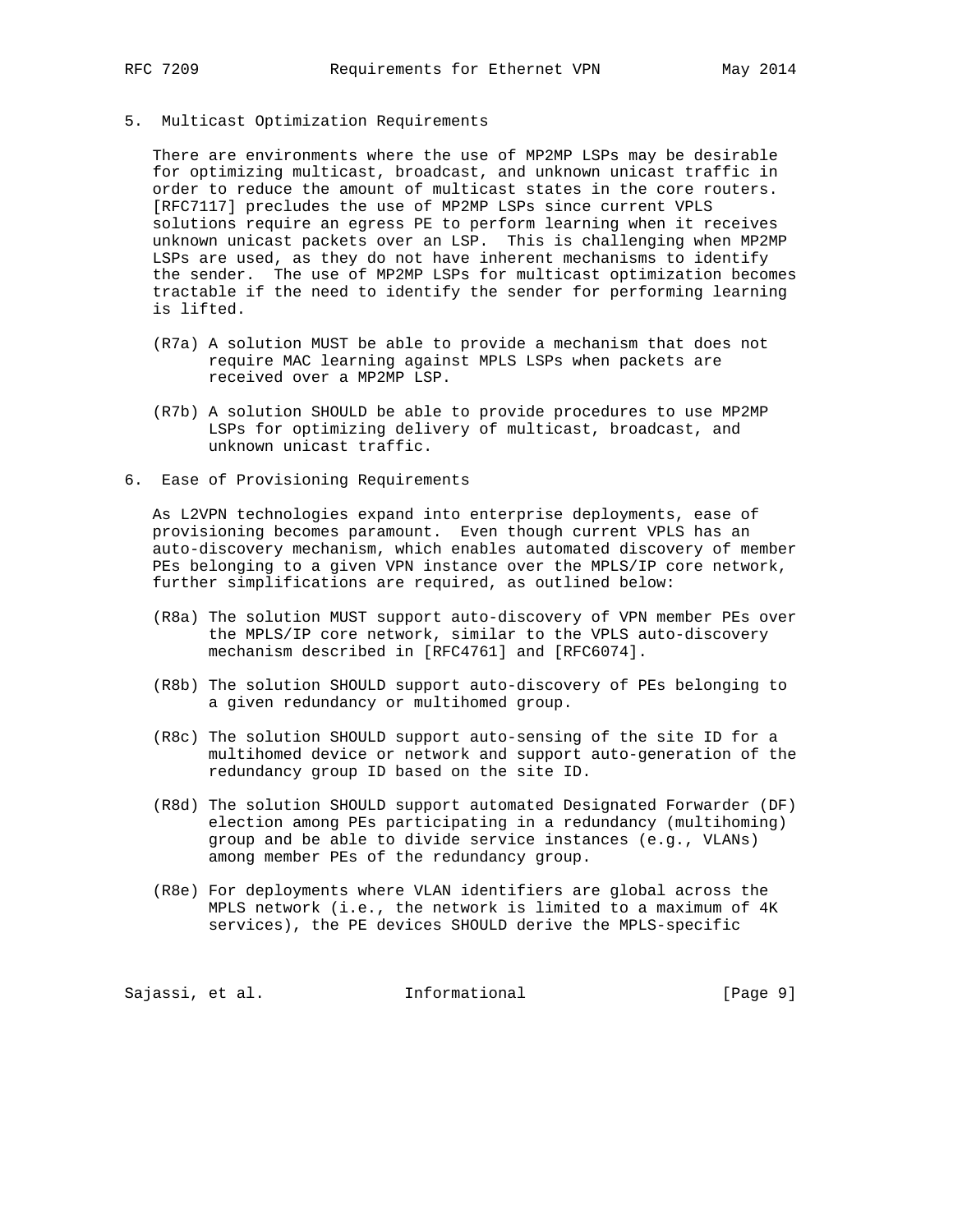attributes (e.g., VPN ID, BGP Route Target, etc.) from the VLAN identifier. This way, it is sufficient for the network operator to configure the VLAN identifier(s) for the access circuit, and all the MPLS and BGP parameters required for setting up the service over the core network would be automatically derived without any need for explicit configuration.

- (R8f) Implementations SHOULD revert to using default values for parameters for which no new values are configured.
- 7. New Service Interface Requirements

[MEF] and [802.1Q] have the following services specified:

- Port mode: in this mode, all traffic on the port is mapped to a single bridge domain and a single corresponding L2VPN service instance. Customer VLAN transparency is guaranteed end to end.
- VLAN mode: in this mode, each VLAN on the port is mapped to a unique bridge domain and corresponding L2VPN service instance. This mode allows for service multiplexing over the port and supports optional VLAN translation.
- VLAN bundling: in this mode, a group of VLANs on the port are collectively mapped to a unique bridge domain and corresponding L2VPN service instance. Customer MAC addresses must be unique across all VLANs mapped to the same service instance.

 For each of the above services, a single bridge domain is assigned per service instance on the PE supporting the associated service. For example, in case of the port mode, a single bridge domain is assigned for all the ports belonging to that service instance, regardless of the number of VLANs coming through these ports.

 It is worth noting that the term 'bridge domain' as used above refers to a MAC forwarding table as defined in the IEEE bridge model and does not denote or imply any specific implementation.

 [RFC4762] defines two types of VPLS services based on "unqualified and qualified learning", which in turn maps to port mode and VLAN mode, respectively.

 (R9a) A solution MUST support the above three service types (port mode, VLAN mode, and VLAN bundling).

Sajassi, et al. 10 mm informational [Page 10]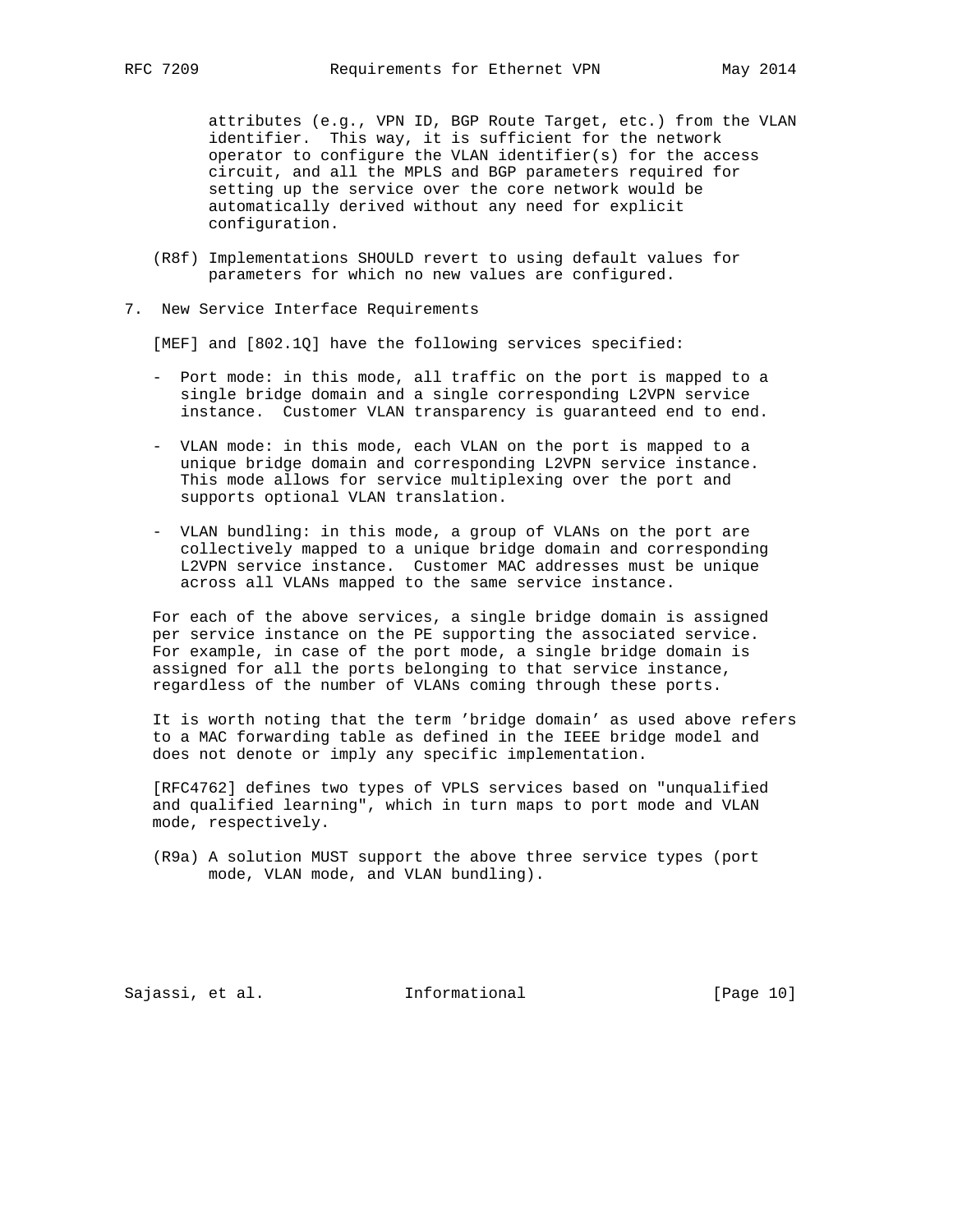For hosted applications for data-center interconnect, network operators require the ability to extend Ethernet VLANs over a WAN using a single L2VPN instance while maintaining data-plane separation between the various VLANs associated with that instance. This is referred to as 'VLAN-aware bundling service'.

(R9b) A solution MAY support VLAN-aware bundling service.

 This gives rise to two new service interface types: VLAN-aware bundling without translation and VLAN-aware bundling with translation.

 The service interface for VLAN-aware bundling without translation has the following characteristics:

- The service interface provides bundling of customer VLANs into a single L2VPN service instance.
- The service interface guarantees customer VLAN transparency end to end.
- The service interface maintains data-plane separation between the customer VLANs (i.e., creates a dedicated bridge-domain per VLAN).

 In the special case of all-to-one bundling, the service interface must not assume any a priori knowledge of the customer VLANs. In other words, the customer VLANs shall not be configured on the PE; rather, the interface is configured just like a port-based service.

 The service interface for VLAN-aware bundling with translation has the following characteristics:

- The service interface provides bundling of customer VLANs into a single L2VPN service instance.
- The service interface maintains data-plane separation between the customer VLANs (i.e., creates a dedicated bridge-domain per VLAN).
- The service interface supports customer VLAN ID translation to handle the scenario where different VLAN Identifiers (VIDs) are used on different interfaces to designate the same customer VLAN.

 The main difference, in terms of service-provider resource allocation, between these new service types and the previously defined three types is that the new services require several bridge domains to be allocated (one per customer VLAN) per L2VPN service instance as opposed to a single bridge domain per L2VPN service instance.

Sajassi, et al. 10. Informational [Page 11]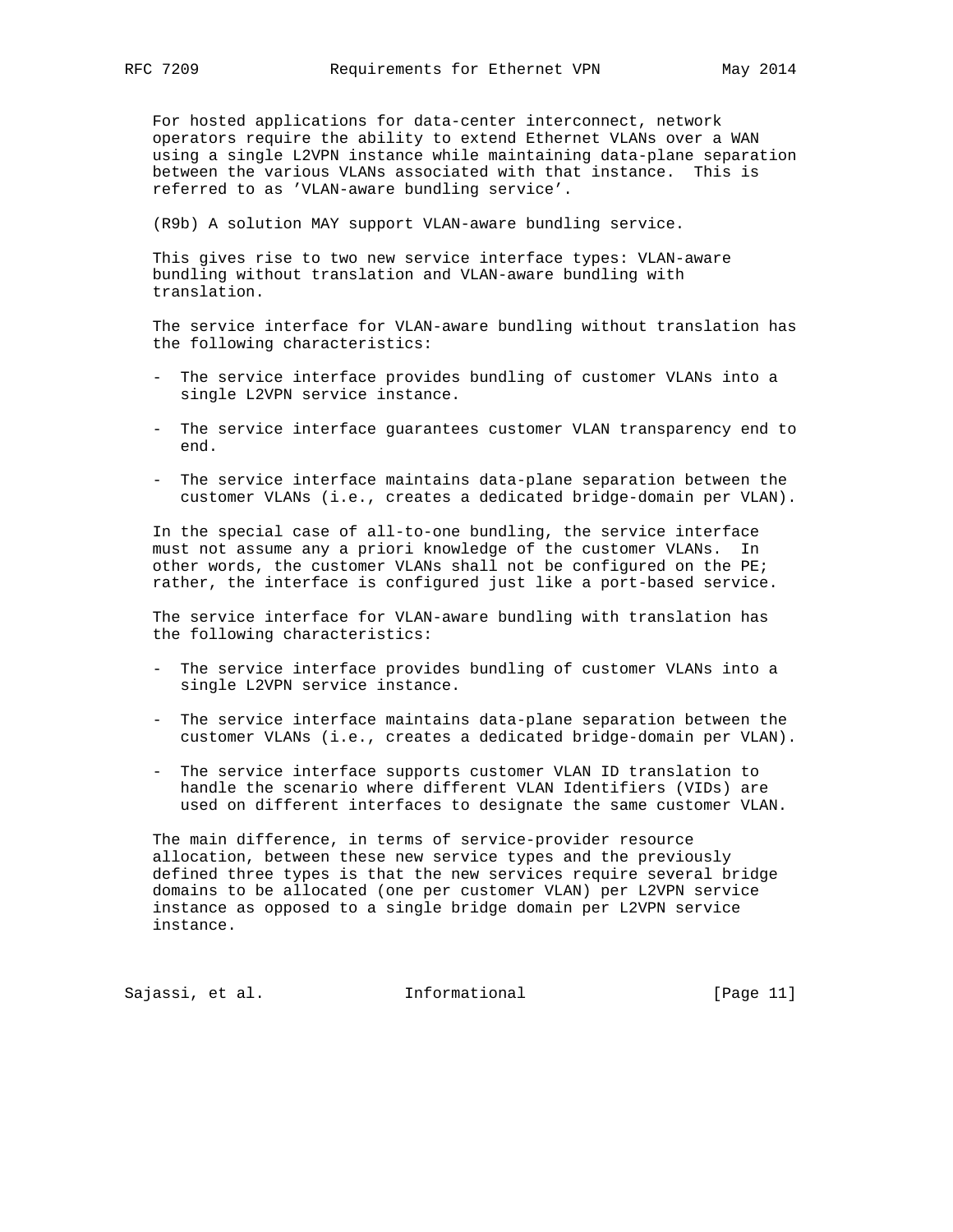### 8. Fast Convergence

- (R10a) A solution MUST provide the ability to recover from PE-CE attachment circuit failures as well as PE node failure for the cases of both multihomed device and multihomed network.
- (R10b) The recovery mechanism(s) MUST provide convergence time that is independent of the number of MAC addresses learned by the PE. This is particularly important in the context of virtualization applications, which are fueling an increase in the number of MAC addresses to be handled by the Layer 2 network.
- (R10c) Furthermore, the recovery mechanism(s) SHOULD provide convergence time that is independent of the number of service instances associated with the attachment circuit or the PE.
- 9. Flood Suppression
	- (R11a) The solution SHOULD allow the network operator to choose whether unknown unicast frames are to be dropped or to be flooded. This attribute needs to be configurable on a per service-instance basis.
	- (R11b) In addition, for the case where the solution is used for data center interconnect, the solution SHOULD minimize the flooding of broadcast frames outside the confines of a given site. Of particular interest is periodic Address Resolution Protocol (ARP) traffic.
	- (R11c) Furthermore, the solution SHOULD eliminate any unnecessary flooding of unicast traffic upon topology changes, especially in the case of a multihomed site where the PEs have a priori knowledge of the backup paths for a given MAC address.
- 10. Supporting Flexible VPN Topologies and Policies
	- (R12a) A solution MUST be capable of supporting flexible VPN topologies that are not constrained by the underlying mechanisms of the solution.

 One example of this is E-Tree topology, where one or more sites in the VPN are roots and the others are leaves. The roots are allowed to send traffic to other roots and to leaves, while leaves can communicate only with the roots. The solution MUST provide the ability to support E-Tree topology.

Sajassi, et al. 10 methormational [Page 12]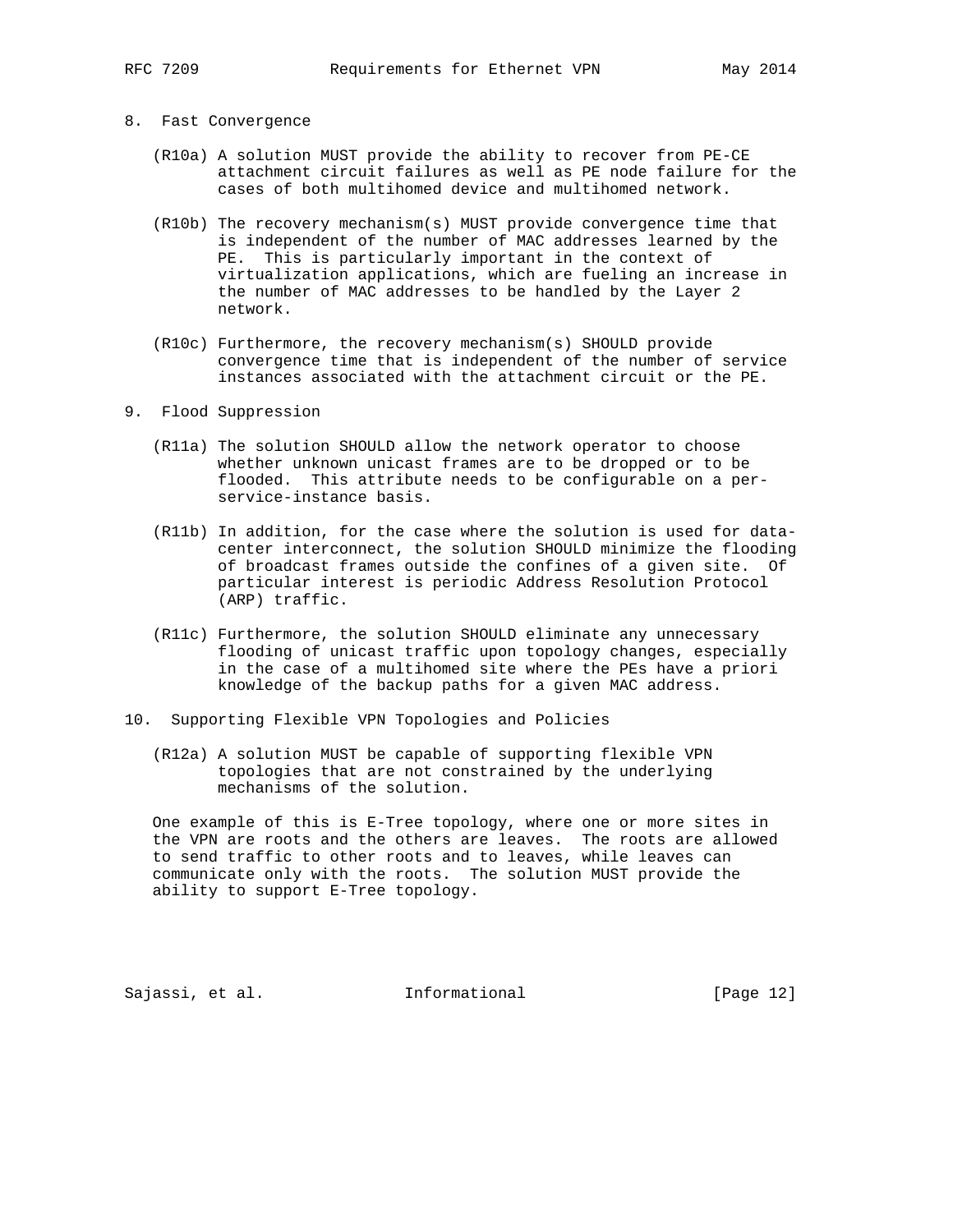- (R12b) The solution MAY provide the ability to apply policies at the granularity of the MAC address to control which PEs in the VPN learn which MAC address and how a specific MAC address is forwarded. It should be possible to apply policies to allow only some of the member PEs in the VPN to send or receive traffic for a particular MAC address.
- (R12c) A solution MUST be capable of supporting both inter-AS option-C and inter-AS option-B scenarios as described in [RFC4364].
- 11. Security Considerations

 Any protocol extensions developed for the EVPN solution shall include the appropriate security analysis. Besides the security requirements covered in [RFC4761] and [RFC4762] when MAC learning is performed in data-plane and in [RFC4364] when MAC learning is performed in control plane, the following additional requirements need to be covered.

- (R13) A solution MUST be capable of detecting and properly handling a situation where the same MAC address appears behind two different Ethernet segments (whether inadvertently or maliciously).
- (R14) A solution MUST be capable of associating a MAC address to a specific Ethernet segment (aka "sticky MAC") in order to help limit malicious traffic into a network for that MAC address. This capability can limit the appearance of spoofed MAC addresses on a network. When this feature is enabled, the MAC mobility for such sticky MAC addresses are disallowed, and the traffic for such MAC addresses from any other Ethernet segment MUST be discarded.
- 12. Normative References
	- [802.1AX] IEEE, "IEEE Standard for Local and metropolitan area networks - Link Aggregation", Std. 802.1AX-2008, IEEE Computer Society, November 2008.
	- [802.1Q] IEEE, "IEEE Standard for Local and metropolitan area networks - Virtual Bridged Local Area Networks", Std. 802.1Q-2011, 2011.
	- [G.8032] ITU-T, "Ethernet ring protection switching", ITU-T Recommendation G.8032, February 2012.
	- [RFC2119] Bradner, S., "Key words for use in RFCs to Indicate Requirement Levels", BCP 14, RFC 2119, March 1997.

Sajassi, et al. 10 mm = Informational [Page 13]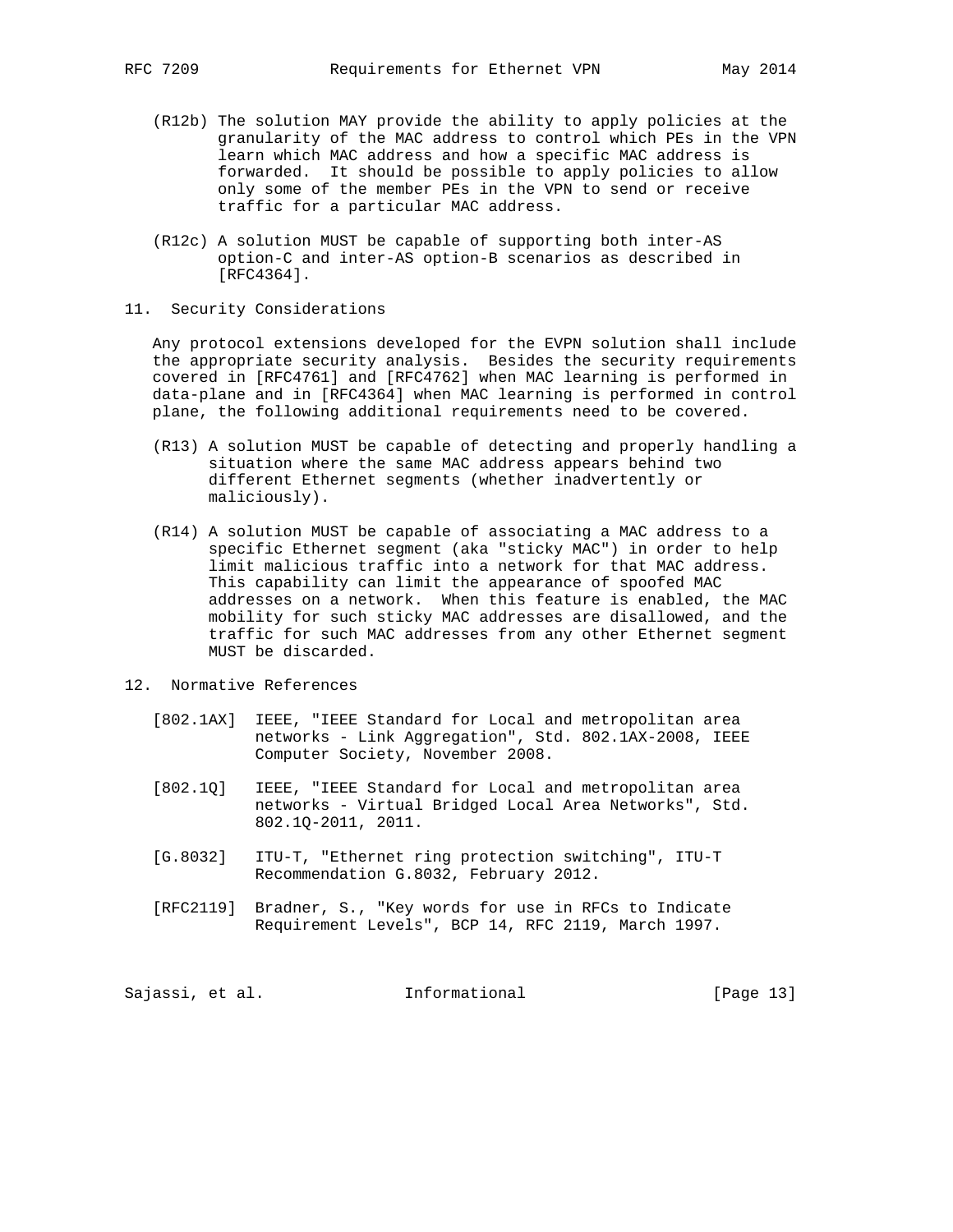- [RFC4364] Bersani, F. and H. Tschofenig, "The EAP-PSK Protocol: A Pre-Shared Key Extensible Authentication Protocol (EAP) Method", RFC 4764, January 2007.
- [RFC4761] Kompella, K., Ed., and Y. Rekhter, Ed., "Virtual Private LAN Service (VPLS) Using BGP for Auto-Discovery and Signaling", RFC 4761, January 2007.
- [RFC4762] Lasserre, M., Ed., and V. Kompella, Ed., "Virtual Private LAN Service (VPLS) Using Label Distribution Protocol (LDP) Signaling", RFC 4762, January 2007.
- [RFC6074] Rosen, E., Davie, B., Radoaca, V., and W. Luo, "Provisioning, Auto-Discovery, and Signaling in Layer 2 Virtual Private Networks (L2VPNs)", RFC 6074, January 2011.
- 13. Informative References

[VPLS-BGP-MH]

 Kothari, B., Kompella, K., Henderickx, W., Balue, F., Uttaro, J., Palislamovic, S., and W. Lin, "BGP based Multi-homing in Virtual Private LAN Service", Work in Progress, July 2013.

[PWE3-ICCP]

 Martini, L., Salam, S., Sajassi, A., and S. Matsushima, "Inter-Chassis Communication Protocol for L2VPN PE Redundancy", Work in Progress, March 2014.

- [MEF] Metro Ethernet Forum, "Ethernet Service Definitions", MEF 6.1 Technical Specification, April 2008.
- [RFC4664] Andersson, L., Ed., and E. Rosen, Ed., "Framework for Layer 2 Virtual Private Networks (L2VPNs)", RFC 4664, September 2006.
- [RFC6790] Kompella, K., Drake, J., Amante, S., Henderickx, W., and L. Yong, "The Use of Entropy Labels in MPLS Forwarding", RFC 6790, November 2012.
	- [RFC7117] Aggarwal, R., Ed., Kamite, Y., Fang, L., Rekhter, Y., and C. Kodeboniya, "Multicast in Virtual Private LAN Service (VPLS)", RFC 7117, February 2014.

Sajassi, et al. 10. Informational [Page 14]